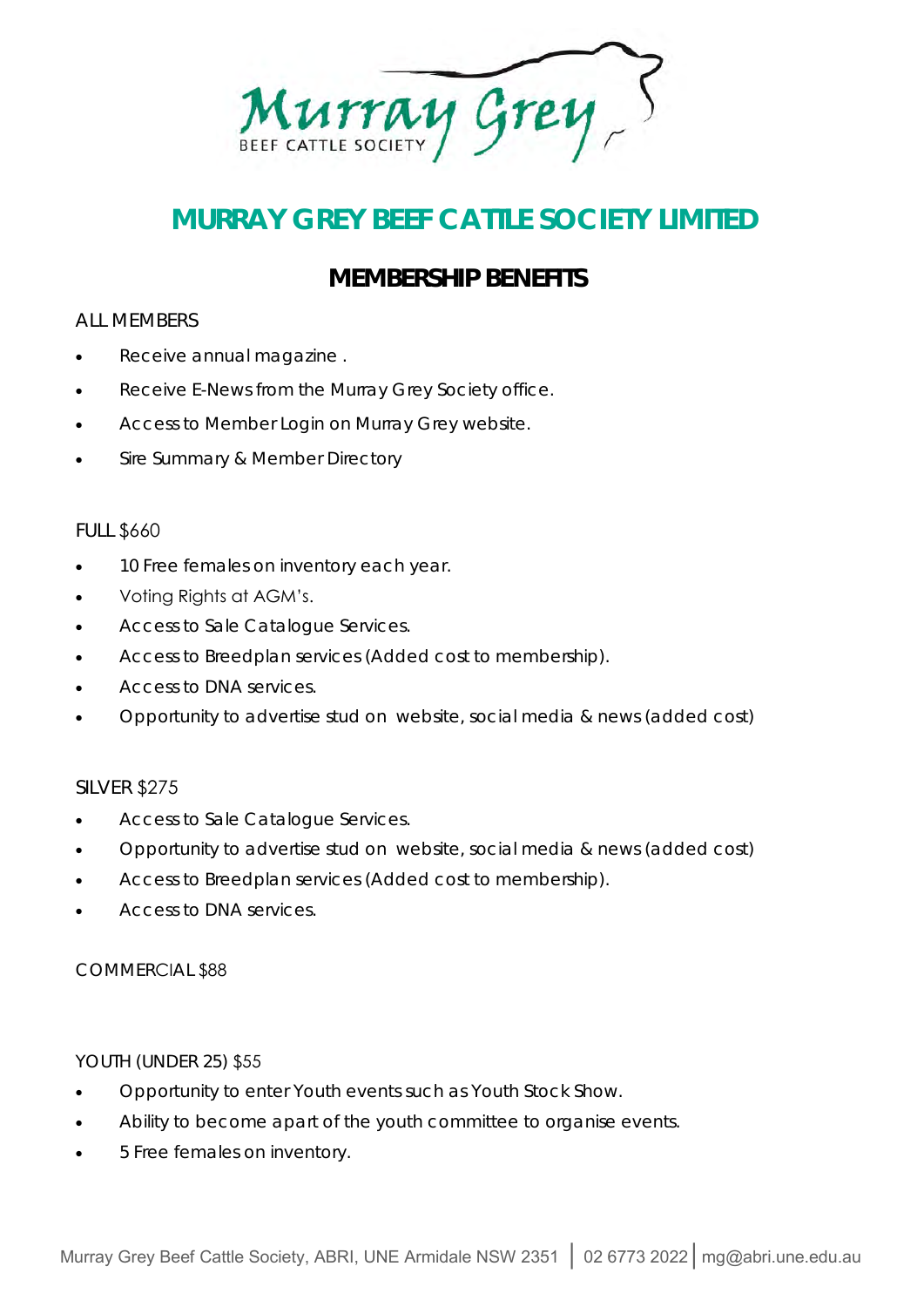Murray Grey

# **MURRAY GREY BEEF CATTLE SOCIETY LIMITED**

# **MEMBERSHIP APPLICATION**

We/I hereby apply to become a member of the above named Society. In the event of our/my admission as a member, We/I agree to be bound by the Constitution and Rules and Regulations of the MGBCS for the time being in force.

| TYPE OF MEMBERSHIP: (circle applicable membership) FULL | SILVER                                                  |  |
|---------------------------------------------------------|---------------------------------------------------------|--|
|                                                         |                                                         |  |
|                                                         |                                                         |  |
|                                                         |                                                         |  |
|                                                         | (Mr. Mrs. Ms, Miss (Delete whichever is not applicable) |  |
| Where applicant is a partnership or syndicate -         |                                                         |  |
|                                                         |                                                         |  |
|                                                         |                                                         |  |
|                                                         |                                                         |  |
|                                                         |                                                         |  |
|                                                         |                                                         |  |
|                                                         |                                                         |  |
|                                                         |                                                         |  |
|                                                         |                                                         |  |
|                                                         |                                                         |  |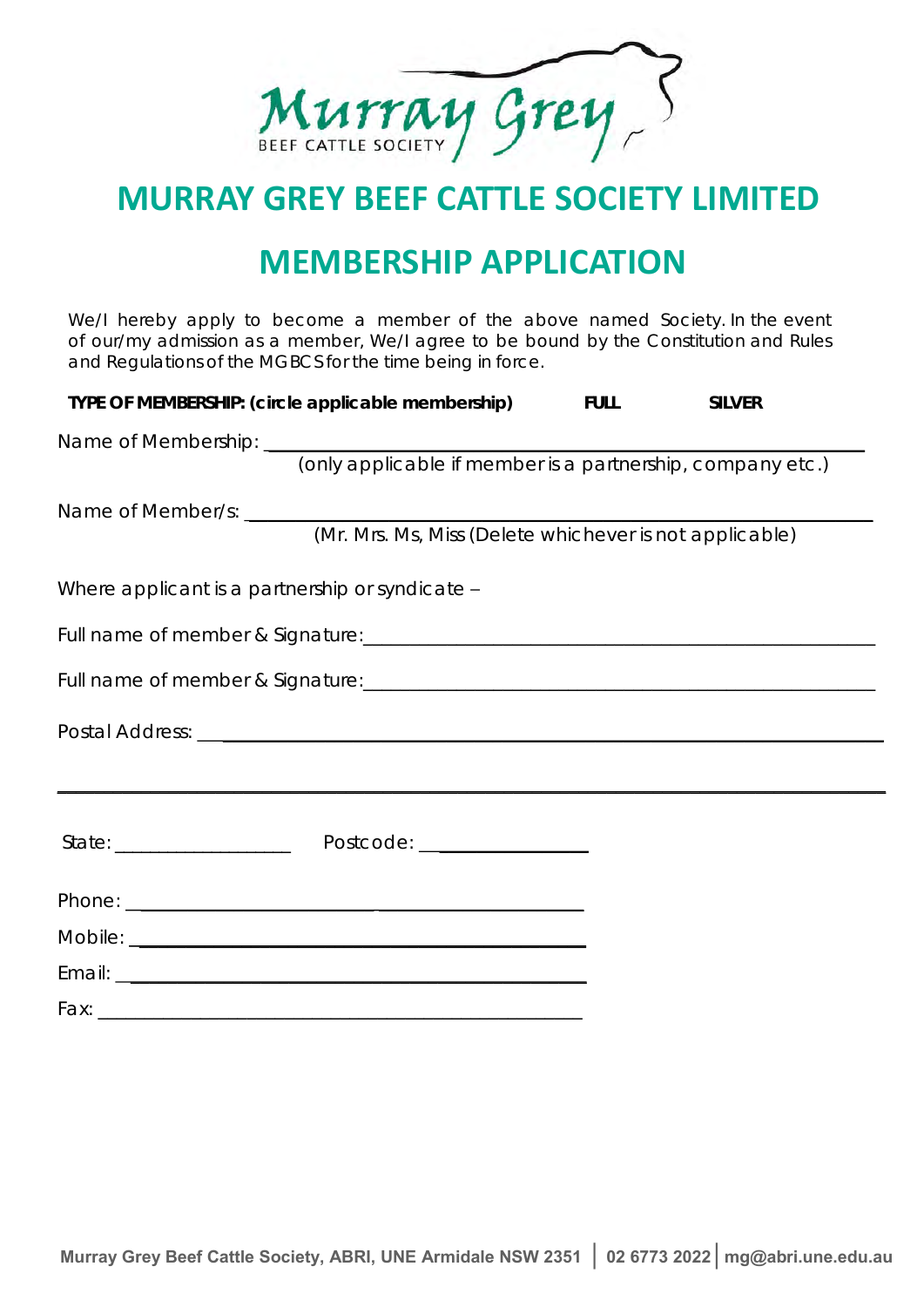Murray Grey

Method by which you will be submitting registration information to the MGBCS: Paper Compatible Herd Recording Program Online Facility

Please send me information on BREEDPLAN:

I wish to receive invoices by: MAIL EMAIL

| Signature of applicant: |  |
|-------------------------|--|
|                         |  |
|                         |  |

Signature of applicant of applicant  $\Box$ 

### **STUD DETAILS**

**Please complete this section** 

The name and signature of the person authorized to vote on behalf of the membership.

(In the case of a single person membership, we would appreciate that you would confirm

that you are the nominated representative for the membership.)

Name of Nominee

Signature of Nominee

(This person is recorded by the MGBCS as the nominee-representative of the membership)

Stud Prefix: (must not exceed 15 letters including the space when two words are used)

Prefix 1: \_\_\_\_\_\_\_\_\_\_\_\_\_\_\_\_\_\_\_\_\_ Prefix 2: \_\_\_\_\_\_\_\_\_\_\_\_\_\_\_\_\_\_\_\_\_ Prefix 3: \_\_\_\_\_\_\_\_\_\_\_\_\_\_\_\_\_\_\_\_\_

| Tattoo: (Three letters only) |                       |           |
|------------------------------|-----------------------|-----------|
| Tattoo 1:                    | fattoo 2 <sup>.</sup> | Tattoo 3: |